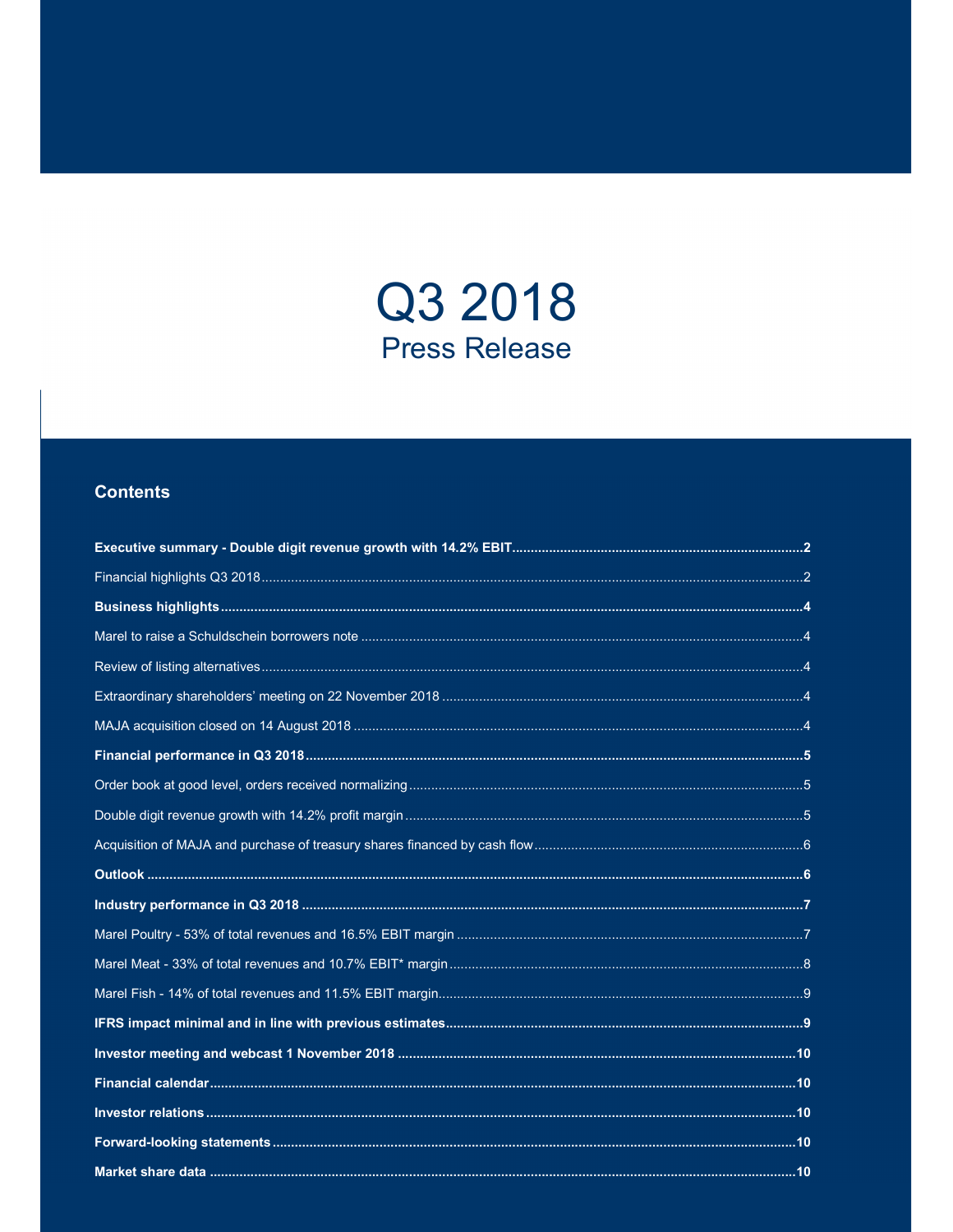

# Executive summary - Double digit revenue growth with 14.2% EBIT

## Financial highlights Q3 2018

- Orders received were EUR 267.7m (3Q17: 295.6m).
- Revenues were EUR 282.0m (3Q17: 247.0m).
- **EBIT\*** was EUR 40.0m (3Q17: 37.6m), translating to an EBIT\* margin of 14.2% (3Q17: 15.2%).
- Net result was EUR 26.7m (3Q17: 23.2m).
- Basic earnings per share (EPS) were EUR 3.94 cents (3Q17: 3.29 cents).
- Cash flow from operating activities before interest and tax in the quarter was EUR 31.6m (3Q17: 71.8m).
- Net debt/EBITDA was x2.1 at quarter-end (2Q18: x1.8). Targeted capital structure is x2-3 net debt/EBITDA. In 3Q18, Marel closed the bolt-on acquisition of MAJA for the enterprise value of EUR 35.5m and purchased treasury shares worth EUR 30m.



The order book was EUR 510.8m (YE17: 472.3m).

## Arni Oddur Thordarson, CEO:

"We are pleased with the results from operations in the third quarter and year to date. In the third quarter, we delivered a 14% increase in revenues between years and a 14.2% EBIT\* margin. Year to date revenue growth was 17% with an EBIT\* margin of 14.6%. Earnings per share has been gradually increasing in the past 5 years. In the quarter, we closed the acquisition of MAJA with an enterprise value of EUR 35 million and acquired treasury shares for EUR 30 million. Our financial position remains strong with net debt around two times EBITDA.

Currently, there are interesting dynamics at play in the global market for poultry, meat and fish. Trade constraints and geopolitical issues result in a mismatch in food supply and demand within regions while global consumer demand continues to rise. This may lead in lower order intake for the next two to three quarters compared to the great start to the year. Consumers are asking for convenient and safe products at affordable prices and in more varieties than we have ever seen. Consequently the demand for advanced and high-tech food processing solutions is rising. Our market is dynamic and fast growing. We aim to continue to grow at a faster rate than the market by leveraging our strong product leadership and global reach.

We are proceeding according to plan with the potential listing of Marel shares on an International Stock Exchange. We have now narrowed our focus towards three stock exchanges: Amsterdam, Copenhagen and London. Furthermore, the focus is on dual listing the shares on one of those exchanges in addition to our current listing in Iceland. It is our firm belief that this route of a dual listing is the best way to interlink the interests of current and future shareholders."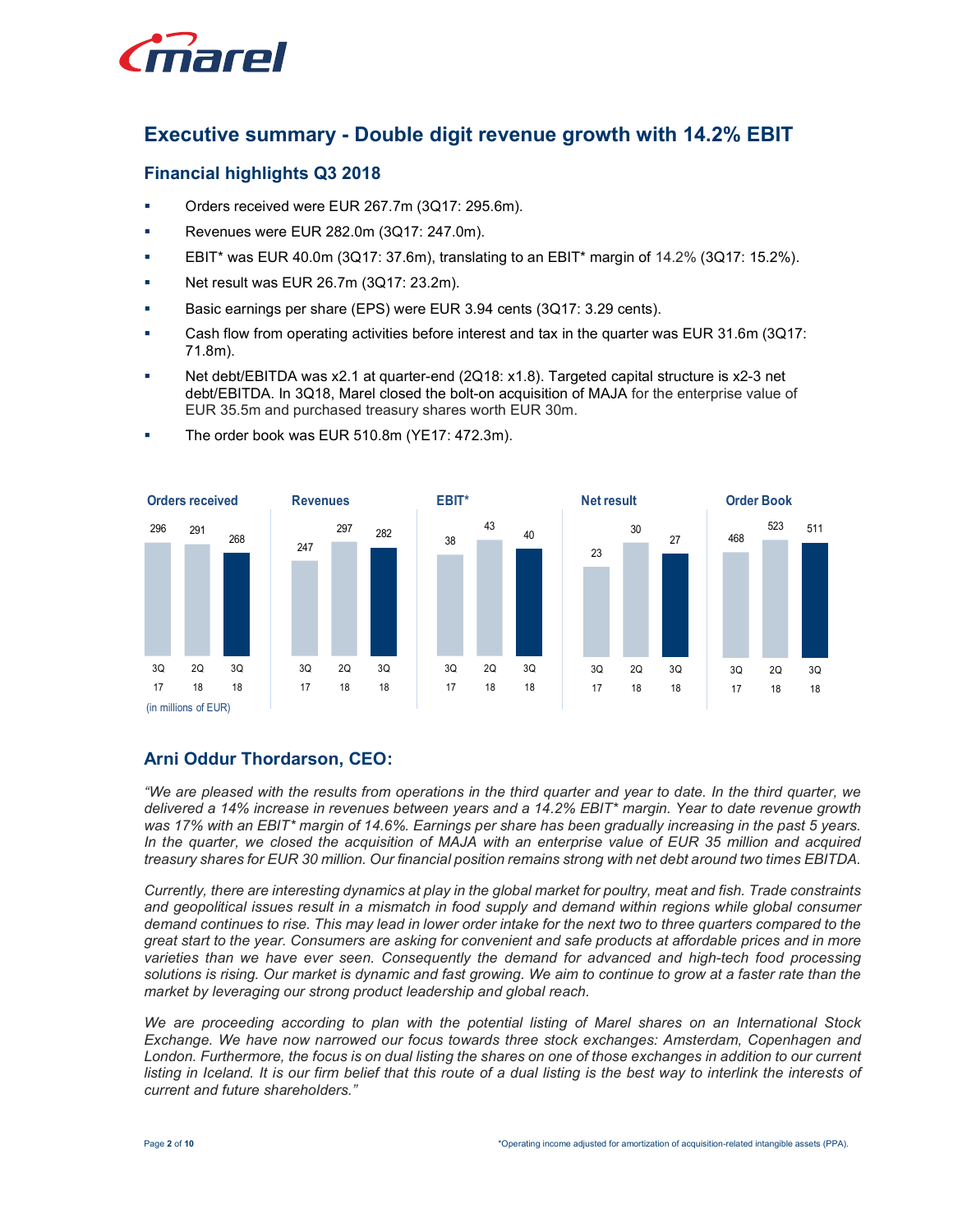

| <i>inarel</i>                                                                          |             |        |         |             |             |        |
|----------------------------------------------------------------------------------------|-------------|--------|---------|-------------|-------------|--------|
|                                                                                        |             |        |         |             |             |        |
|                                                                                        |             |        |         |             |             |        |
|                                                                                        |             |        |         |             |             |        |
| <b>Key figures</b>                                                                     |             |        |         |             |             |        |
| (In EUR millions unless stated otherwise)                                              |             |        |         |             |             |        |
| As per financial statements                                                            | <b>3Q18</b> | 3Q17   | Change  | <b>9M18</b> | <b>9M17</b> | Change |
| Revenues                                                                               | 282.0       | 247.0  | 14.2%   | 867.1       | 743.5       | 16.6%  |
| Gross profit                                                                           | 110.7       | 94.0   | 17.8%   | 337.2       | 289.9       | 16.3%  |
| Gross profit as a % of Revenues                                                        | 39.3%       | 38.1%  |         | 38.9%       | 39.0%       |        |
| EBIT*                                                                                  | 40.0        | 37.6   | 6.4%    | 127.0       | 111.2       | 14.2%  |
| EBIT* as a % of Revenues                                                               | 14.2%       | 15.2%  |         | 14.6%       | 15.0%       |        |
| <b>EBITDA</b>                                                                          | 50.0        | 45.8   | 9.2%    | 159.2       | 136.0       | 17.1%  |
| EBITDA as a % of Revenues                                                              | 17.7%       | 18.6%  |         | 18.4%       | 18.3%       |        |
| Amortization of acquisition-related (in)tangible<br>assets                             | (2.4)       | (2.2)  |         | (7.0)       | (14.7)      |        |
| Result from operations (EBIT)                                                          | 37.6        | 35.4   | 6.2%    | 120.0       | 96.5        | 24.4%  |
| EBIT as a % of Revenues                                                                | 13.3%       | 14.3%  |         | 13.8%       | 13.0%       |        |
| Net result                                                                             | 26.7        | 23.2   | 15.1%   | 84.5        | 63.2        | 33.7%  |
| Net result as a % of revenues                                                          | 9.5%        | 9.4%   |         | 9.7%        | 8.5%        |        |
| Orders Received                                                                        | 267.7       | 295.6  | $-9.4%$ | 888.1       | 861.5       | 3.1%   |
| Order Book                                                                             |             |        |         | 510.8       | 467.6       | 9.2%   |
|                                                                                        |             |        |         |             |             |        |
| <b>Cash flows</b>                                                                      | 3Q18        | 3Q17   |         | <b>9M18</b> | 9M17        |        |
|                                                                                        |             |        |         |             |             |        |
| Cash generated from operating activities,                                              |             |        |         |             |             |        |
| before interest & tax                                                                  | 31.6        | 71.8   |         | 143.6       | 171.0       |        |
| Net cash from (to) operating activities                                                | 23.8        | 66.0   |         | 113.7       | 143.7       |        |
| Investing activities                                                                   | (45.1)      | (34.2) |         | (68.9)      | (59.6)      |        |
| Financing activities                                                                   | 29.8        | (27.0) |         | (42.3)      | (95.6)      |        |
| Net cash flow                                                                          | 8.5         | 5.0    |         | 2.5         | (11.5)      |        |
|                                                                                        |             |        |         |             |             |        |
|                                                                                        |             |        |         | 30/09       | 31/12       |        |
| <b>Financial position</b>                                                              |             |        |         | 2018        | 2017        |        |
| Net Interest Bearing Debt                                                              |             |        |         | 451.5       | 365.1       |        |
| Operational working capital <sup>1)</sup>                                              |             |        |         | 20.0        | 1.8         |        |
| <sup>1)</sup> Trade receivables, Inventories, Net Work in Progress and Trade payables. |             |        |         |             |             |        |
|                                                                                        |             |        |         |             |             |        |

| <b>EBITDA</b><br>50.0<br>9.2%<br>159.2<br>17.1%<br>45.8<br>136.0<br>17.7%<br>18.6%<br>18.4%<br>18.3%<br>EBITDA as a % of Revenues<br>Amortization of acquisition-related (in)tangible<br>(2.2)<br>assets<br>(2.4)<br>(7.0)<br>(14.7)<br>35.4<br>6.2%<br>96.5<br>Result from operations (EBIT)<br>37.6<br>120.0<br>24.4%<br>14.3%<br>EBIT as a % of Revenues<br>13.3%<br>13.8%<br>13.0% |
|----------------------------------------------------------------------------------------------------------------------------------------------------------------------------------------------------------------------------------------------------------------------------------------------------------------------------------------------------------------------------------------|
|                                                                                                                                                                                                                                                                                                                                                                                        |
|                                                                                                                                                                                                                                                                                                                                                                                        |
|                                                                                                                                                                                                                                                                                                                                                                                        |
|                                                                                                                                                                                                                                                                                                                                                                                        |
|                                                                                                                                                                                                                                                                                                                                                                                        |
|                                                                                                                                                                                                                                                                                                                                                                                        |
| 26.7<br>23.2<br>15.1%<br>63.2<br>33.7%<br>84.5<br>Net result                                                                                                                                                                                                                                                                                                                           |
| 9.5%<br>9.4%<br>9.7%<br>8.5%<br>Net result as a % of revenues                                                                                                                                                                                                                                                                                                                          |
| 295.6<br>3.1%<br><b>Orders Received</b><br>267.7<br>$-9.4%$<br>861.5<br>888.1                                                                                                                                                                                                                                                                                                          |
| 467.6<br>9.2%<br>Order Book<br>510.8                                                                                                                                                                                                                                                                                                                                                   |
| <b>Cash flows</b><br><b>3Q18</b><br>3Q17<br><b>9M18</b><br>9M17                                                                                                                                                                                                                                                                                                                        |
|                                                                                                                                                                                                                                                                                                                                                                                        |
| Cash generated from operating activities,                                                                                                                                                                                                                                                                                                                                              |
| before interest & tax<br>31.6<br>71.8<br>143.6<br>171.0                                                                                                                                                                                                                                                                                                                                |
| 23.8<br>66.0<br>143.7<br>Net cash from (to) operating activities<br>113.7                                                                                                                                                                                                                                                                                                              |
| Investing activities<br>(34.2)<br>(68.9)<br>(59.6)<br>(45.1)                                                                                                                                                                                                                                                                                                                           |
| Financing activities<br>(27.0)<br>29.8<br>(42.3)<br>(95.6)                                                                                                                                                                                                                                                                                                                             |
| Net cash flow<br>5.0<br>2.5<br>(11.5)<br>8.5                                                                                                                                                                                                                                                                                                                                           |
|                                                                                                                                                                                                                                                                                                                                                                                        |
| 30/09<br>31/12                                                                                                                                                                                                                                                                                                                                                                         |
| <b>Financial position</b><br>2017<br>2018                                                                                                                                                                                                                                                                                                                                              |
| Net Interest Bearing Debt<br>365.1<br>451.5                                                                                                                                                                                                                                                                                                                                            |
| Operational working capital <sup>1)</sup><br>20.0<br>1.8                                                                                                                                                                                                                                                                                                                               |
|                                                                                                                                                                                                                                                                                                                                                                                        |
| <sup>1)</sup> Trade receivables, Inventories, Net Work in Progress and Trade payables.                                                                                                                                                                                                                                                                                                 |
| <b>Key ratios</b><br>3Q18<br><b>9M18</b><br>3Q17<br>9M17                                                                                                                                                                                                                                                                                                                               |
|                                                                                                                                                                                                                                                                                                                                                                                        |
| Current ratio<br>0.9<br>0.8                                                                                                                                                                                                                                                                                                                                                            |
| 0.6<br>0.5<br>Quick ratio                                                                                                                                                                                                                                                                                                                                                              |
| 703.1<br>Number of outstanding shares (millions)<br>674.8                                                                                                                                                                                                                                                                                                                              |
| Market cap. in billions of Euros based on                                                                                                                                                                                                                                                                                                                                              |
| 2.2<br>1.9<br>exchange rate at end of period                                                                                                                                                                                                                                                                                                                                           |
| 20.0%<br>17.5%<br>21.0%<br>15.9%<br>Return on equity                                                                                                                                                                                                                                                                                                                                   |
| 3.29<br>Basic earnings per share in euro cents<br>3.94<br>12.34<br>8.90                                                                                                                                                                                                                                                                                                                |
| Leverage adjusted result <sup>2)</sup><br>2.1<br>$2.0\,$                                                                                                                                                                                                                                                                                                                               |
|                                                                                                                                                                                                                                                                                                                                                                                        |

| <b>Key ratios</b>                         | 3Q18  | 3Q17  | 9M18  | 9M <sub>17</sub> |
|-------------------------------------------|-------|-------|-------|------------------|
| Current ratio                             |       |       | 0.9   | 0.8              |
| Quick ratio                               |       |       | 0.6   | 0.5              |
| Number of outstanding shares (millions)   |       |       | 674.8 | 703.1            |
| Market cap. in billions of Euros based on |       |       |       |                  |
| exchange rate at end of period            |       |       | 2.2   | 1.9              |
| Return on equity                          | 20.0% | 17.5% | 21.0% | 15.9%            |
| Basic earnings per share in euro cents    | 3.94  | 3.29  | 12.34 | 8.90             |
| Leverage adjusted result $2$              |       |       | 2.1   | 2.0              |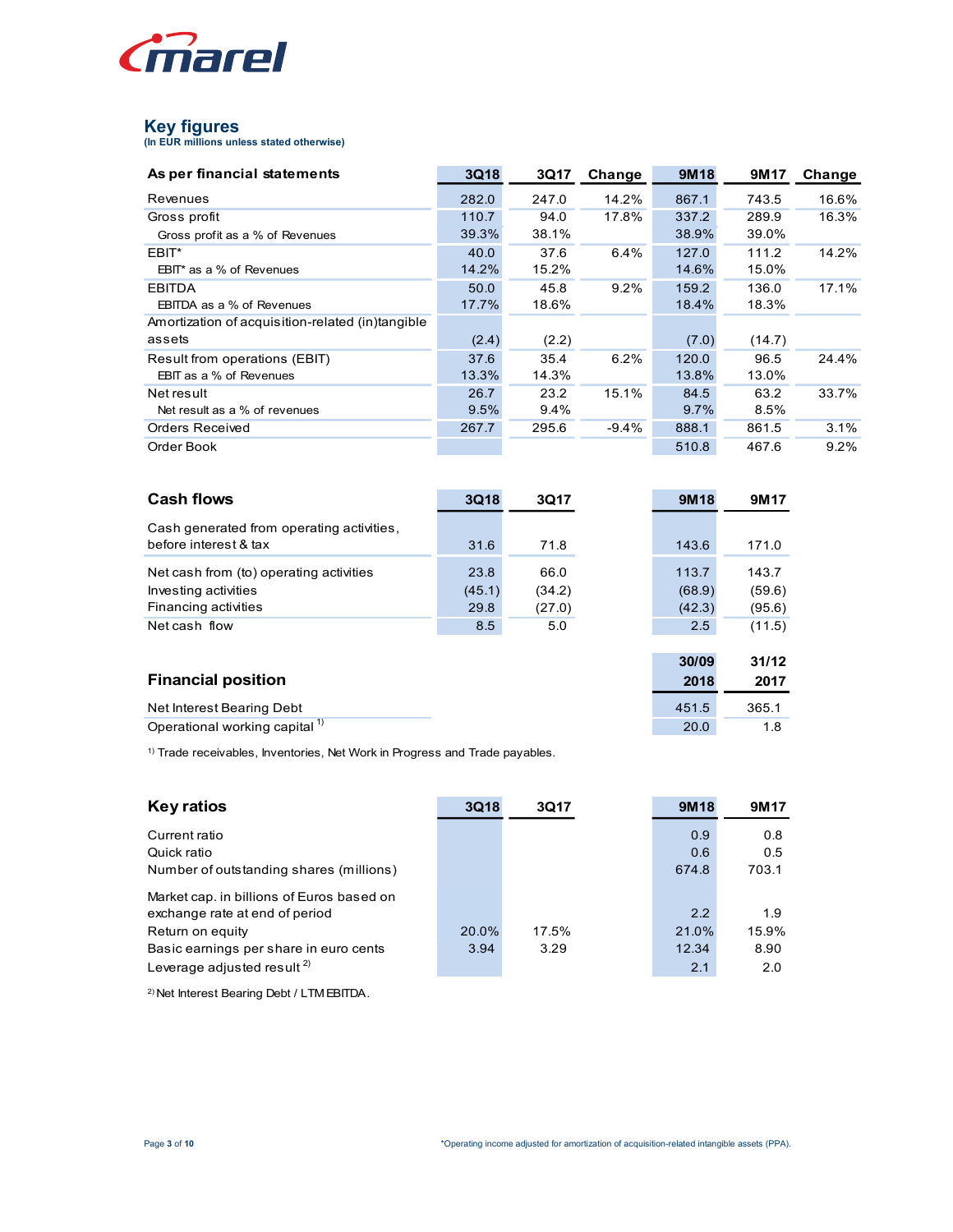

# Business highlights

## Marel to raise a Schuldschein borrowers note

Marel intends to raise a senior unsecured Schuldschein borrowers note. The current low interest rates and liquid markets provide a favorable market environment to secure long term funding and diversify the funding structure. The size of the Schuldschein issue is expected to be at least EUR 100m, in both fixed and floating tranches with maturities of 5, 7 and 10 years. Terms of the Schuldschein are expected to have positive effect on Marel's funding cost. Marel's management has mandated ABN AMRO Bank N.V., Bayerische Landesbank and Unicredit Bank AG as arrangers of the Schuldschein. The transaction is expected to close before year-end.

## Review of listing alternatives

At the 2018 AGM, Chairman Asthildur Otharsdottir stated, "The listing on Nasdaq Iceland has served Marel well but we have growing concerns about the relative size of the company on the Icelandic stock market. To further advance the global vision and drive continued shareholder returns, Marel has engaged STJ Advisors, a leading independent capital markets advisory firm, to evaluate potential listing alternatives. We are committed to responsible growth and long-term value creation for Marel and all of our shareholders."

Management believes that a dual listing of shares on an international stock exchange, in addition to its current listing in Nasdaq Iceland, is the optimal way to interlink the interests of current and future shareholders. The other two options that were under review, were to continue the single listing on Nasdaq Iceland, and to delist from Nasdaq Iceland and relist on a another international exchange.

As part of the process, a detailed request for information (RFI) was sent to selected exchanges and a substantial technical analysis carried out. The Board of Directors, based on recommendation from management and STJ, have decided to place primary focus on Euronext Amsterdam, London Stock Exchange, and Nasdaq Copenhagen.

We are therefore pleased to report that this process remains firmly on track. The next steps will be to continue discussions with the three exchanges and to select Marel's partners for the execution phase. The results of this assessment are expected to be presented at the 2019 AGM. The execution phase is then estimated to take up to nine months, with precise timing determined depending on developments in Marel's business and general financial market conditions.

#### Extraordinary shareholders' meeting on 22 November 2018

In line with the Company's intention to pursue dual listing of its shares, it is anticipated that the Company will at the 2019 AGM request shareholders' authorization to issue new share capital of up to 15% to support a successful international listing, fair valuation and liquidity.

In order to align the interests of current and future shareholders regarding aforementioned anticipated share capital increase in connection with the listing project,the Board of Directors has decided to call an extraordinary shareholders' meeting on 22 November 2018. At the meeting it will be proposed that the Company's share capital will be reduced, and that the Board of Directors will be granted authorization to initiate a formal share buy-back program that complies with the Act on Securities transactions no. 108/2007, regulation 630/2005 and the Act respecting Public Limited Companies no. 2/1995.

## MAJA acquisition closed on 14 August 2018

The acquisition of MAJA, the German food processing equipment manufacturer, was announced on 25 July 2018. MAJA is a highly innovative manufacturer of food processing machinery, specializing in skinning and portioning with main focus on the meat market as well as ice machines for the preservation of fresh food.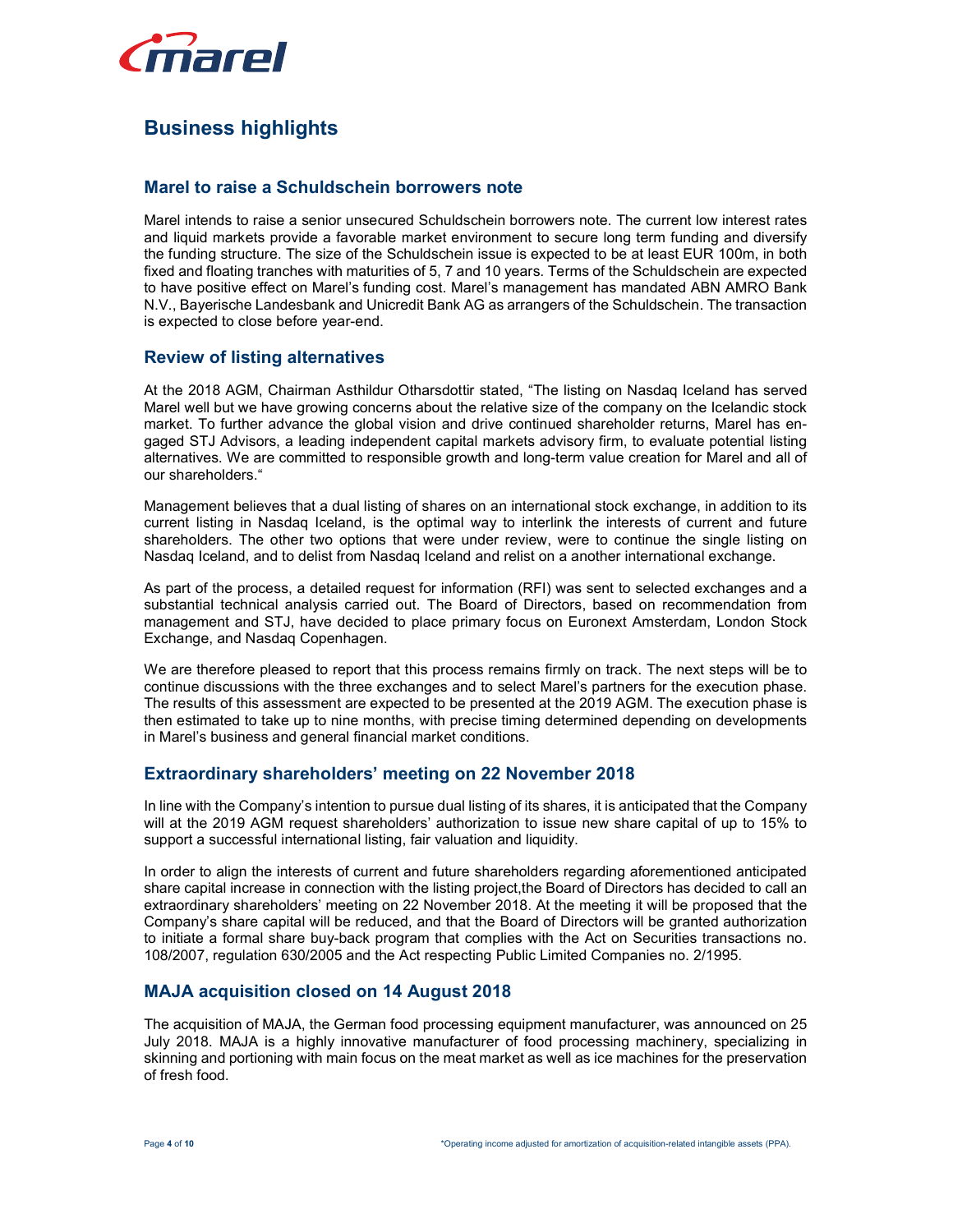

The transaction was closed on 14 August 2018 and the results of MAJA have been included in the consolidated financial statements from that date. In accordance with IFRS requirements, Marel performs a Purchase Price Allocation (PPA). Based on information currently available, a provisional goodwill amount of EUR 14.5m is reported in the Q3 2018 condensed consolidated interim financial statements. This amount will be adjusted based on the final outcome of the PPA-process.

## Financial performance in Q3 2018

#### Order book at good level, orders received normalizing

For the first nine months, orders received were EUR 888.1m, up 3.1%, from EUR 861.5m. Orders received in the third quarter were sequentially down, compared to the robust order intake in the first two quarters in the year. Orders received in 3Q18 totaled EUR 268m.

Overall, Marel's commercial position continues to benefit from its full-line offering and steady launch of innovative high-tech products for smarter processing. Global reach and focus on full-line offering across the poultry, meat and fish industries counterbalances fluctuations in operations. Market conditions have been exceptionally favorable in recent quarters and are now adjusting towards more normalized levels. This resulted in softer order intake for Marel Poultry and Marel Fish, while Marel Meat enjoyed robust order intake in 3Q18.

The order book was EUR 511m at quarterend, compared to 472m at year-end 2017. This equals 44% of 12-month trailing revenues. The book-to-bill ratio was 1.02 in 9M18 compared to 1.10 for FY17, reflecting strong demand and underpins Marel's ability to deliver the right quality at the right time.

Greenfields and projects with longer lead times constitute the vast majority of the order book. The strong order book continues to provide a good foundation for the full operational year 2018.

#### Order Book & Orders Received EUR m



## Double digit revenue growth with 14.2% profit margin

Marel continues to deliver double digit revenue growth year-on-year. Revenues were EUR 282.0m in 3Q18, up 14.2% YoY. EBIT\* margin was 14.2%. EBIT\* was EUR 40.0m, up 6.4% YoY. This is in line with previous statements in 2Q18 on the impact of seasonality and product mix to be expected in 3Q18.

Revenues for the first nine months were EUR 867.1m, up 16.6% over the year. EBIT\* margin for the first nine months was 14.6%, compared to 15.0% in the same period last year.



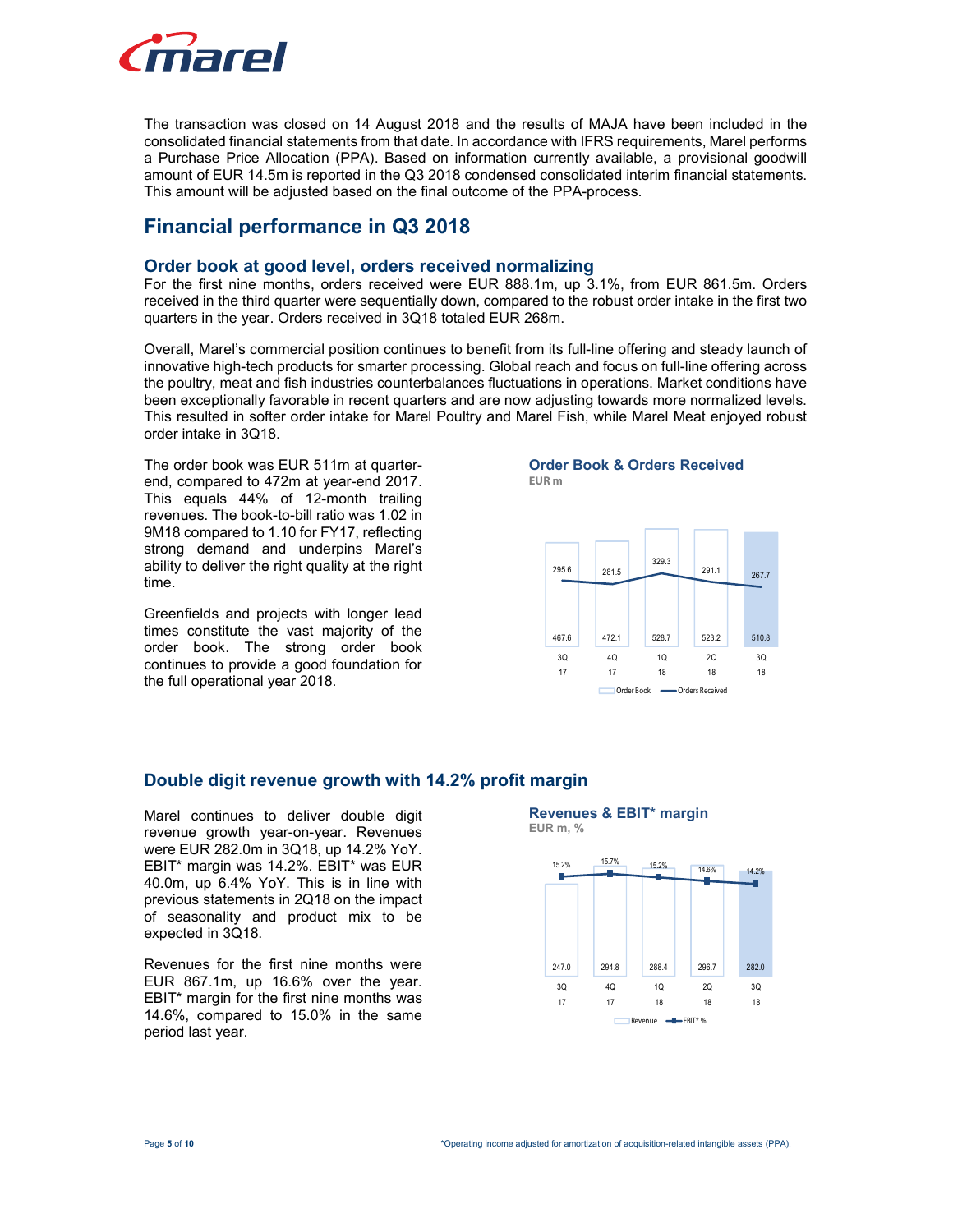

#### Revenue split by industry %



Poultry Meat Fish Other

| <i>finarel</i><br>Poultry continues to be the biggest driver with 53%<br>of total revenues and EBIT of 16.5%. The meat<br>industry showed marginal improvement in the<br>quarter with 33% of revenues and EBIT* of 10.7%.    |       |       | $\frac{0}{0}$ | <b>Revenue split by industry</b> |       |        |  |
|------------------------------------------------------------------------------------------------------------------------------------------------------------------------------------------------------------------------------|-------|-------|---------------|----------------------------------|-------|--------|--|
| The fish industry is on track with 14% of revenues<br>and showing strong EBIT margin of 11.5% in 3Q18,<br>up from 5.0% at 4Q17.                                                                                              |       |       |               | 14%<br>33%                       |       |        |  |
| Non-recurring advisory costs, relating to changes in<br>the organizational structure to strengthen the global<br>sales and service platform, M&A activities and the<br>review of possible listing alternatives, were high in |       |       |               | 53%<br>3Q18                      |       |        |  |
| the quarter and not especially adjusted for.                                                                                                                                                                                 |       |       |               |                                  |       |        |  |
|                                                                                                                                                                                                                              |       |       |               | ■ Poultry ■ Meat ■ Fish ■ Other  |       |        |  |
|                                                                                                                                                                                                                              | 3Q18  | 3Q17  | Change        | 9M18                             | 9M17  | Change |  |
| Revenues                                                                                                                                                                                                                     | 282.0 | 247.0 | 14.2%         | 867.1                            | 743.5 | 16.6%  |  |
| EBIT*                                                                                                                                                                                                                        | 40.0  | 37.6  | 6.4%          | 127.0                            | 111.2 | 14.2%  |  |

Net result in 3Q18 was EUR 26.7m, up 15.1% compared to EUR 23.2m in 3Q17, translating to basic earnings per share (EPS) of EUR 3.94 cents (3Q17 EUR 3.29 cents).

## Acquisition of MAJA and purchase of treasury shares financed by cash flow

Cash flow from operating activities before interest and tax in the quarter was EUR 31.6m, compared to the exceptionally strong 3Q17 of EUR 71.8m. The difference year-on-year is due to fluctuations and timing of orders received and down payments for large projects. Marel continues to invest in the business to prepare for future growth and its full potential. Investment activities are expected to be above normalized levels for the coming quarters.

Net interest bearing debt increased by around EUR 61m in 3Q18. Net debt/EBITDA including lease liabilities was x2.1 at the end of 3Q18, compared to x1.8 at the end of 2Q18. The rise in leverage is mainly explained by the the bolt-on acquisition of MAJA for the enterprise value of EUR 35.5m and purchase of treasury shares for the value of EUR 30m. Currently leverage is at the lower end of the targeted capital structure of x2-3 net debt/EBITDA, which underpins the financial capacity to support further growth and value creation.

## **Outlook**

Management expects strong organic revenue growth and solid operational results for the full year 2018, although the short-term outlook might be softer than previously expected. Market conditions have been exceptionally favourable and are more challenging at the moment.

In the period 2017-2026, Marel is targeting 12% average annual revenue growth through market penetration and innovation, complemented by strategic partnerships and acquisitions.

- Marel's management expects 4-6% average annual market growth in the long term. Marel aims to grow organically faster than the market, driven by innovation and market penetration.
- Maintaining solid operational performance and strong cash flow supports average 5-7% revenues growth annually by acquisition.
- **Marel's management expects basic earnings per share (EPS) to grow faster than revenues.**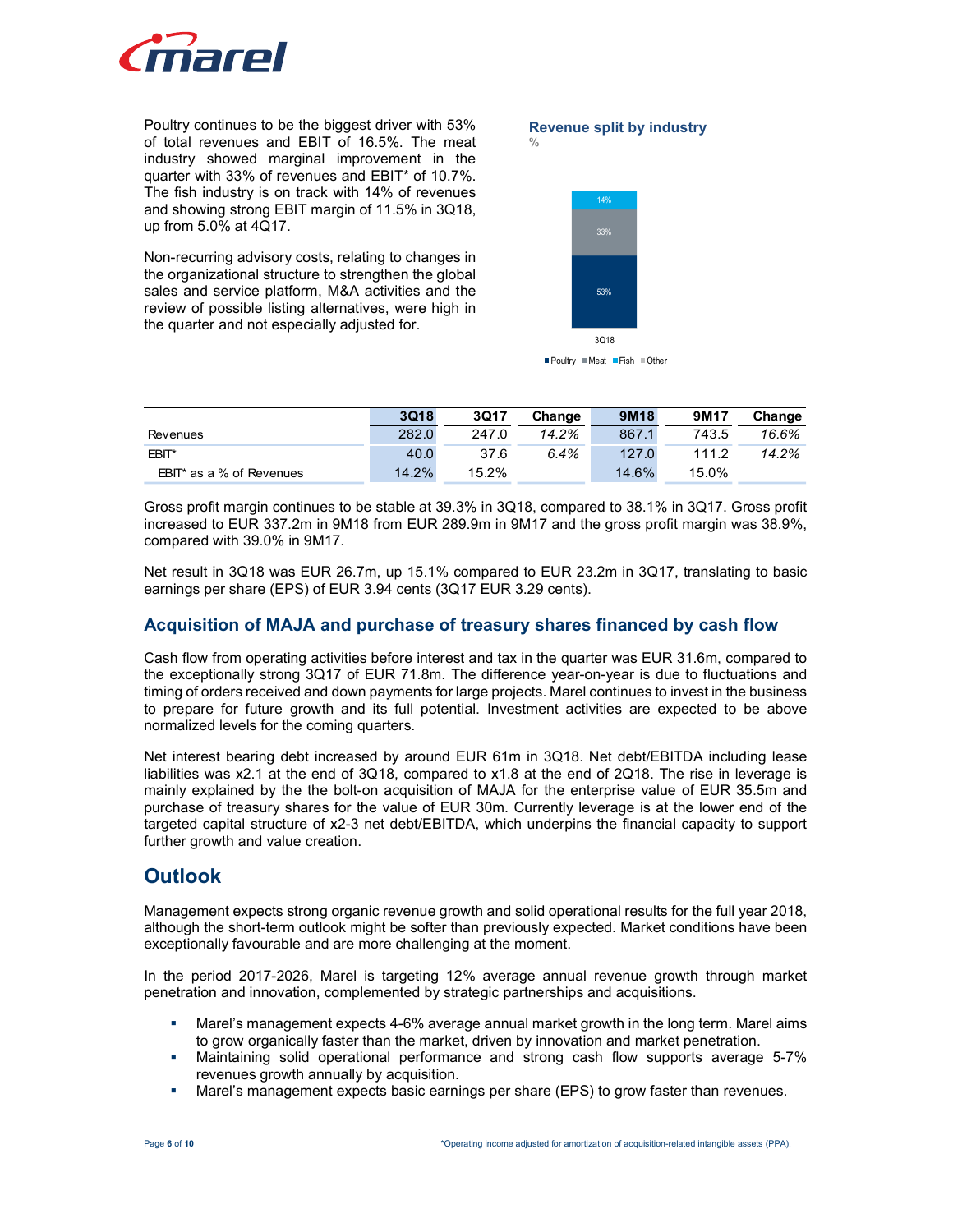

# Industry performance in Q3 2018

#### Marel Poultry - 53% of total revenues and 16.5% EBIT margin

#### Marel Poultry - Key figures

| marel                                                                                                                                                                                                                                                        |       |       |          |       |       |        |
|--------------------------------------------------------------------------------------------------------------------------------------------------------------------------------------------------------------------------------------------------------------|-------|-------|----------|-------|-------|--------|
| Growth will not be linear but based on opportunities and economic fluctuations. Operational results may<br>vary from quarter to quarter due to general economic developments, fluctuations in orders received and<br>timing of deliveries of larger systems. |       |       |          |       |       |        |
|                                                                                                                                                                                                                                                              |       |       |          |       |       |        |
|                                                                                                                                                                                                                                                              |       |       |          |       |       |        |
| Industry performance in Q3 2018<br>Marel Poultry - 53% of total revenues and 16.5% EBIT margin                                                                                                                                                               |       |       |          |       |       |        |
| Marel Poultry contributed EUR 148.8 million in revenues in 3Q18, or 53% of total revenues, and<br>the EBIT margin was 16.5%.                                                                                                                                 |       |       |          |       |       |        |
| <b>Marel Poultry - Key figures</b><br>EUR m                                                                                                                                                                                                                  |       |       |          |       |       |        |
|                                                                                                                                                                                                                                                              | 3Q18  | 3Q17  | Change   | 9M18  | 9M17  | Change |
| Revenues                                                                                                                                                                                                                                                     | 148.8 | 138.1 | 7.7%     | 461.0 | 406.2 | 13.5%  |
| <b>EBIT</b>                                                                                                                                                                                                                                                  | 24.6  | 28.6  | $-14.0%$ | 80.8  | 75.9  | 6.5%   |

The market environment for poultry processing is normalizing, and a temporary slow-down in primary poultry processing in the US is noted. In such market conditions, there are opportunites to move US customers up the value chain. In Europe and new markets, there is also a clear need to increase capacity, which will generate demand for new greenfields as well as ongoing modernization of the installed base. Sugh orders received were softer than in previous quarters. Projects were well distributed<br>praphically with large orders booked in Romania, France, Canada and the US.<br>
Transfer experiment for poutry processing in omeratio raphically with large orders booked in Romania, France, Canada and the US.<br>
market environment for poultry processing is normalizing, and a temporary slow-down in primary<br>
ty processing in the US is noted. In such market market environment for poultry processing is normalizing, and a temporary slow-down in primary<br>
ty processing in the US is noted. In such market conditions, there are opportunites to move US<br>
mense up the value chain, In

Revenues for Marel Poultry in 3Q18 were up 7.7% YoY or EUR 148.8m (3Q17: EUR 138.1m), EBIT was EUR 24.6m (3Q17: 28.6m) and the EBIT margin was 16.5%. In the first nine months of the year, revenues for Marel Poultry were EUR 461.0m, up 13.5% over the year. EBIT margin for the same period was 17.5%.

#### Marel Poultry - Revenues & EBIT

EUR m, %

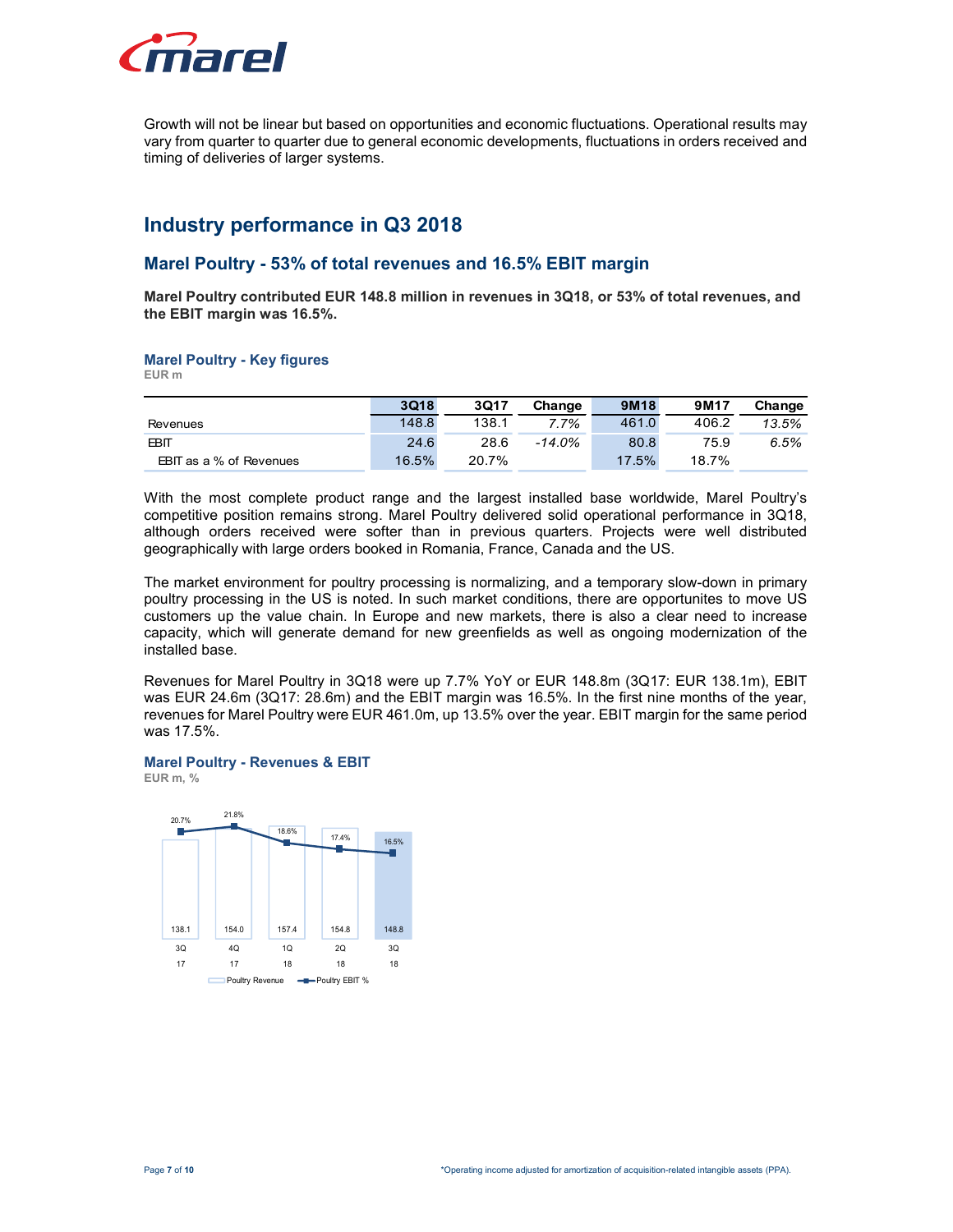

## Marel Meat - 33% of total revenues and 10.7% EBIT\* margin

#### Marel Meat - Key figures

| <i>inarel</i>                                                                                  |      |      |        |       |       |        |
|------------------------------------------------------------------------------------------------|------|------|--------|-------|-------|--------|
|                                                                                                |      |      |        |       |       |        |
|                                                                                                |      |      |        |       |       |        |
|                                                                                                |      |      |        |       |       |        |
|                                                                                                |      |      |        |       |       |        |
|                                                                                                |      |      |        |       |       |        |
|                                                                                                |      |      |        |       |       |        |
|                                                                                                |      |      |        |       |       |        |
|                                                                                                |      |      |        |       |       |        |
| Marel Meat - 33% of total revenues and 10.7% EBIT* margin                                      |      |      |        |       |       |        |
|                                                                                                |      |      |        |       |       |        |
| Marel Meat contributed EUR 91.7 million in revenues in 3Q18, or 33% of total revenues, and the |      |      |        |       |       |        |
| EBIT* margin was 10.7%.                                                                        |      |      |        |       |       |        |
|                                                                                                |      |      |        |       |       |        |
| <b>Marel Meat - Key figures</b>                                                                |      |      |        |       |       |        |
|                                                                                                |      |      |        |       |       |        |
| EUR m                                                                                          |      |      |        |       |       |        |
|                                                                                                | 3Q18 | 3Q17 | Change | 9M18  | 9M17  | Change |
| Revenues                                                                                       | 91.7 | 74.4 | 23.3%  | 274.7 | 238.9 | 15.0%  |
| EBIT*                                                                                          | 9.8  | 5.7  | 71.9%  | 32.6  | 28.7  | 13.6%  |

Orders received in 3Q18 were robust for Marel Meat. Orders were well balanced across primary and secondary processing as customers are moving up the value chain. Three large projects were booked in Russia, and others in Germany, Vietnam and Japan. The bolt-on acquisition of MAJA, to strengthen Marel's offering in secondary processing, closed 14 August 2018 and the results of MAJA have been included in the consolidated financial statements from that date.

Revenues in 3Q18 were good for Marel Meat, in particular from standard equipment and spares. Revenues were EUR 91.7m, up 23.3% YoY (3Q17: EUR 74.4m) and EBIT\* was EUR 9.8m, up 71.9% YoY (3Q17: 5.7m), resulting in an EBIT\* margin of 10.7%. In the first nine months of the year, revenues for Marel Meat were EUR 274.7m, up 15.0% over the year. EBIT\* margin for the same period was 11.9%. and in the consolidated financial statements from that date.<br>
Then 30.18 were good for Marie Meat, in particular from standard equipment and spares.<br>
Then as Work (SQ17: 5.7m), up 23.3% YoY (3Q17: 5LUR 74.4m) and EBIT<sup>+</sup> w entures in 3Q18 were good for Martel Meat, in particular from standard equipment and spares.<br>
Shows Yover GEUR 91.7m, up 23.3% Yover (3Q17: 5UR 74.4m) and EBIT' was EUR 9.8m, up 71.9%<br>
(3Q17: 5.7m), resulting in an EBIT' m

Management is targeting medium and long-term EBIT\* margin expansion for Marel Meat. Recent acquisitions have made Marel Meat a full-line supplier to the meat processing industry, and continued focus will be placed on increasing standardization and modularization.



#### Marel Meat - Revenues & EBIT\* EUR m, %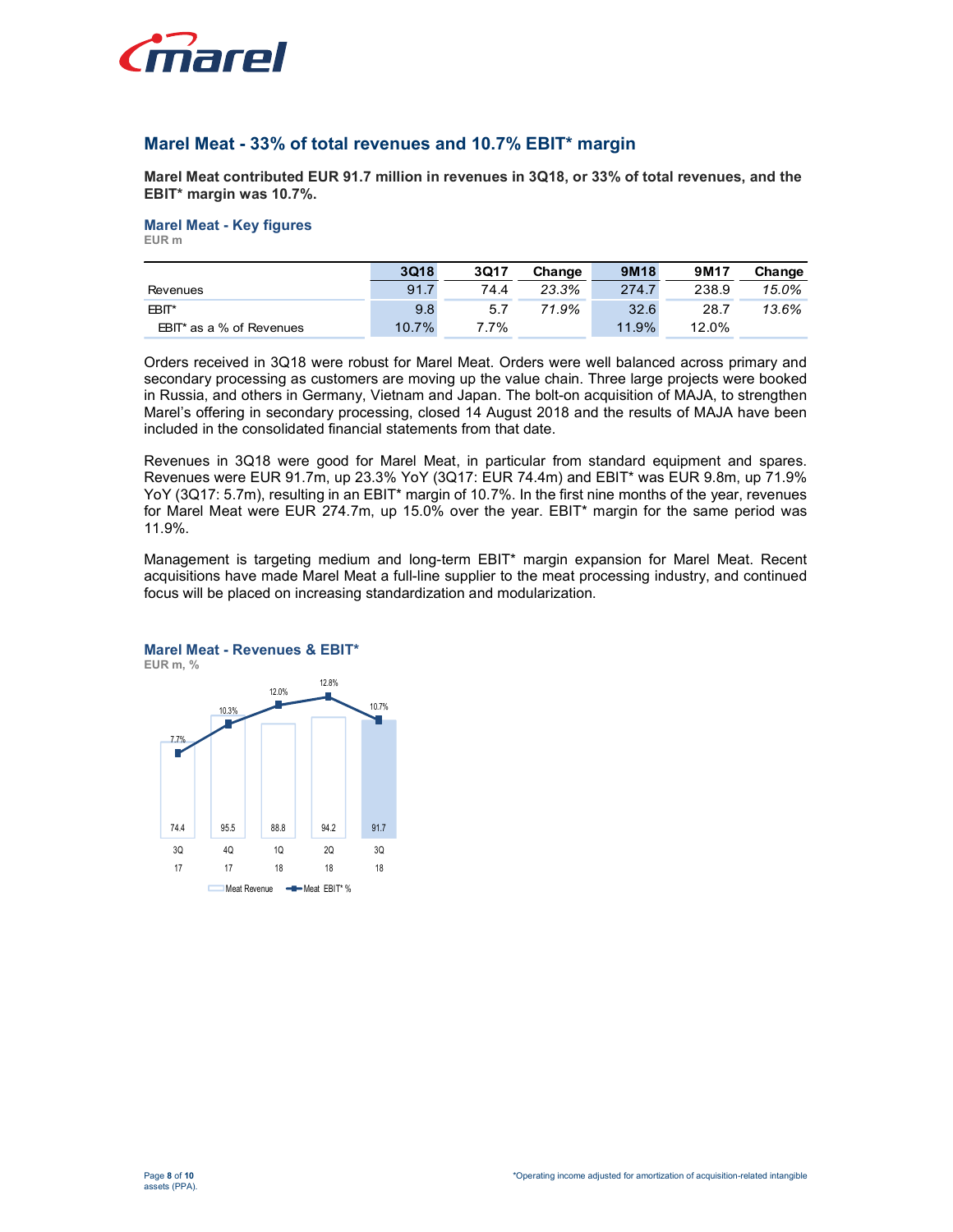

## Marel Fish - 14% of total revenues and 11.5% EBIT margin

#### Marel Fish - Key figures EUR m

| <i>inarel</i>                            |                                                                                             |
|------------------------------------------|---------------------------------------------------------------------------------------------|
|                                          |                                                                                             |
|                                          |                                                                                             |
|                                          |                                                                                             |
|                                          |                                                                                             |
|                                          |                                                                                             |
|                                          | Marel Fish - 14% of total revenues and 11.5% EBIT margin                                    |
|                                          |                                                                                             |
|                                          | Marel Fish contributed EUR 38.1 million in revenues in 3Q18, or 14% of total revenues. EBIT |
|                                          | margin was 11.5% on the back of good project execution on highly innovative greenfield pro- |
| jects.                                   |                                                                                             |
|                                          |                                                                                             |
| <b>Marel Fish - Key figures</b><br>EUR m |                                                                                             |
|                                          |                                                                                             |
|                                          | 3Q17<br>3Q18<br>Change                                                                      |
| Revenues                                 | 38.1<br>31.6<br>20.6%                                                                       |
| <b>EBIT</b><br>EBIT as a % of Revenues   | 4.4<br>1.9<br>131.6%<br>6.0%<br>11.5%                                                       |

Marel Fish have shown continued operational improvements in recent quarters. In 3Q18, Marel Fish generated EUR 38.1m in revenues and EUR 4.4m in EBIT, translating to an EBIT margin of 11.5%. This is a 20.6% increase in revenues and a significant rebound in EBIT compared to 3Q17. In the first nine months of the year, revenues for Marel Fish were EUR 121.3m, up 33.6% over the year. EBIT margin for the same period was 9.5%. Over the quarter, Marel Fish is benefiting from good project execution on a number of large projects, where closing and final delivery of installations contributed to higher margins. The landmark next generation salmon plant for Leroy in Norway is a recent example of excellent project execution for Marel Fish.

The short-term operational margin for Marel Fish is likely to adjust downwards, however management is targeting medium and long-term EBIT margin expansion for the industry segment. Marel Fish is focused on becoming a full-line provider for wild whitefish, farmed salmon and farmed whitefish. Higher investments in innovation to close application gaps, and greater emphasis on standardization of the business have delivered good orders received and improved margins.

#### Marel Fish - Revenues & EBIT EUR m, %



# IFRS impact minimal and in line with previous estimates

On 1 January 2018, Marel implemented the new IFRS standards. For detailed impact and explanations of these new standards reference is made to the 2017 Consolidated Financial Statements and 3Q18 Condensed Consolidated Interim Financial Statements. The impact in 3Q18 was minimal and in line with previous estimates.

Impact of new IFRS standards in 3Q18:

 IFRS 9 (Financial instruments): Very limited with main impact on net finance costs which was EUR 0.3m higher. Non-material impact on EBIT\*.